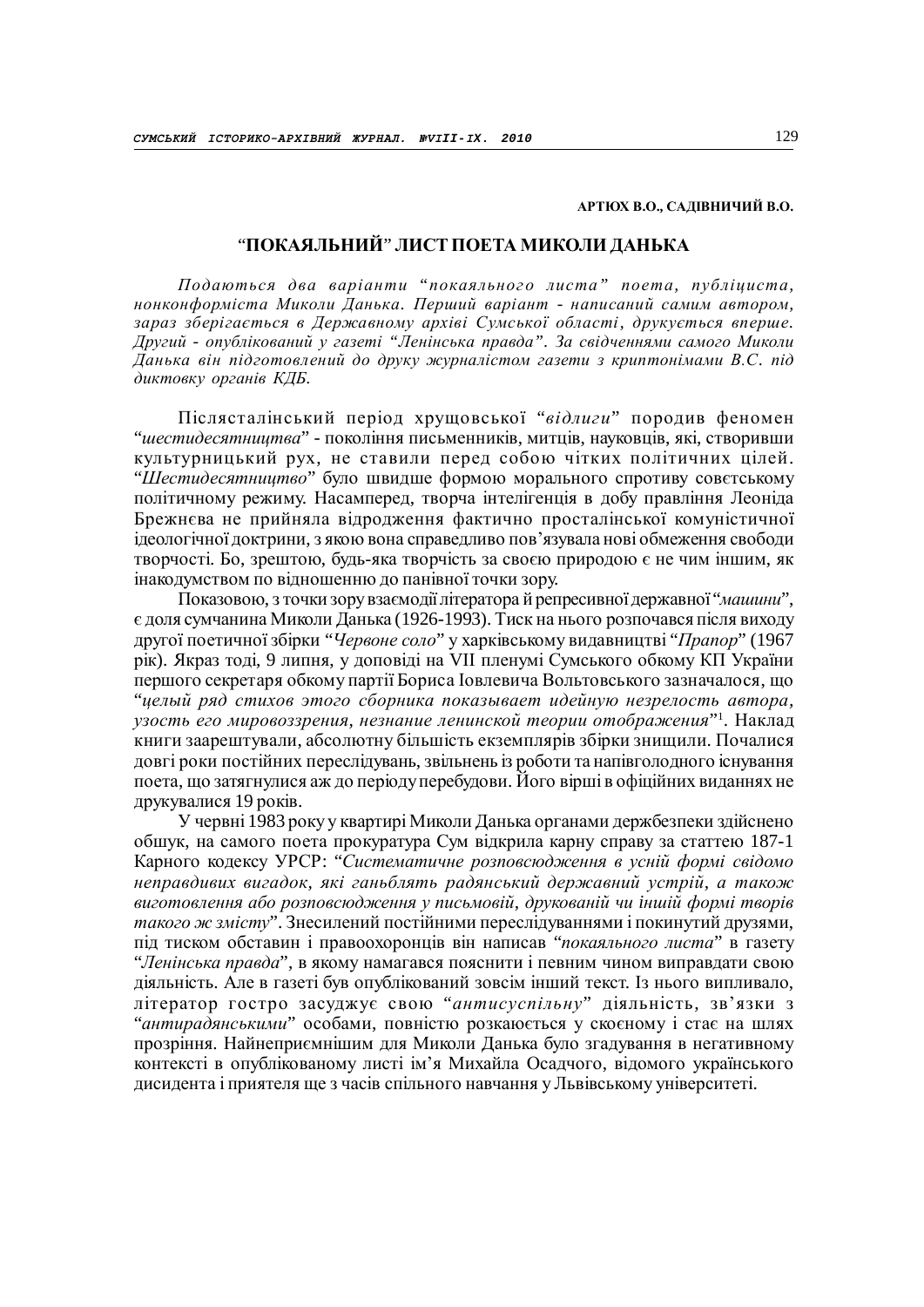Пізніше про свої життєві поневіряння Микола Данько напише:

 $\Pi$ ережив я тридцять третій, Пережив окопний молот, Пережив духовний голод, Пережив судьбу в конверті  $\overline{3a}$  своє "Червоне соло", *ɉɟɪɟɠɢɜɞɟɫɹɬɢɪɿɱɱɹ,* Пережив стукацькі тіні,  $\Pi$ ережив жебрацьке "міні",  $Hae$ *imь* з "максимом" на відчай. Пережив я в трудній тузі Зраду жіночки і друзів, Пережив плакучі верби,  $\overline{I}$ *Hepeжив бандюг пихатих.* Пережив ламання ребер *Професійне - біля хати...*  $A$  душа і самотою  $3$ алишилась молодою.

Нижче подаємо два варіанти "покаяльного листа" Миколи Данька. Один оригінал. Інший - опублікований на сторінках Сумської обласної газети "Ленінська *правда*".

**\_\_\_\_\_\_\_\_\_\_\_\_\_\_\_\_\_\_\_\_\_\_\_\_\_\_\_\_\_\_\_\_\_\_** 1ДАСО, ф.п-4, оп.14, спр.8, арк.25.

#### *<u><b>N*</u></u>**1**

### **ɌȿɇȿɌȺɉɈɊȼȺɇɈ… ȾɈɋȼȱɌɅȺ!**

Перед сходом сонця людина вмикає приймача... Линуть урочисті слова Гімну: *... ɀɢɜɢɍɤɪɚʀɧɨ, ɪɚɞɹɧɫɶɤɚɞɟɪɠɚɜɨ!..*

Вочевидь цієї хвилини слухають їх і мільйони трудівників республіки. Багатьох вони настроюють на оптимізм... Тільки не його. Він нервово вимикає приймача. Йому здається чомусь, що ота фраза є насмішкою над здоровим глуздом, кощунством. I якщо потім усі, або принаймні більшість сумчан не без утіхи і піднесення поспішають кожен до своєї роботи, щоб примножити успіхи радянських людей у виконанні п'ятирічки, накреслень XXVI з'їзду партії, відщепенець поринає в чорну меланхолію. [Нерозбірливо. - *Упор*.] його лине серед кривих дзеркал. Він мовби гіпнотизує себе своїми зітханнями і безпредметним невдоволенням. Майже все сприймається через призму жовтих пасажів критики у спотвореному вигляді. У нього свій окремий мізерний світик. Власне він сховався у коконі своїх темних видінь. За словами Едуарда Багрицького:

> *все навыворот, Bce, как не надо...*

Ось до якої карикатури почуттів і думок може привести викривлення і надто хибне розуміння об'єктивних засобів розвитку суспільства. Певна річ, нам хотілося б так і продовжувати оповідь, користуючись невизначеним - "людина", "хтось там"... А втім - годі! На жаль, тією людиною був автор цих рядків, себто - я.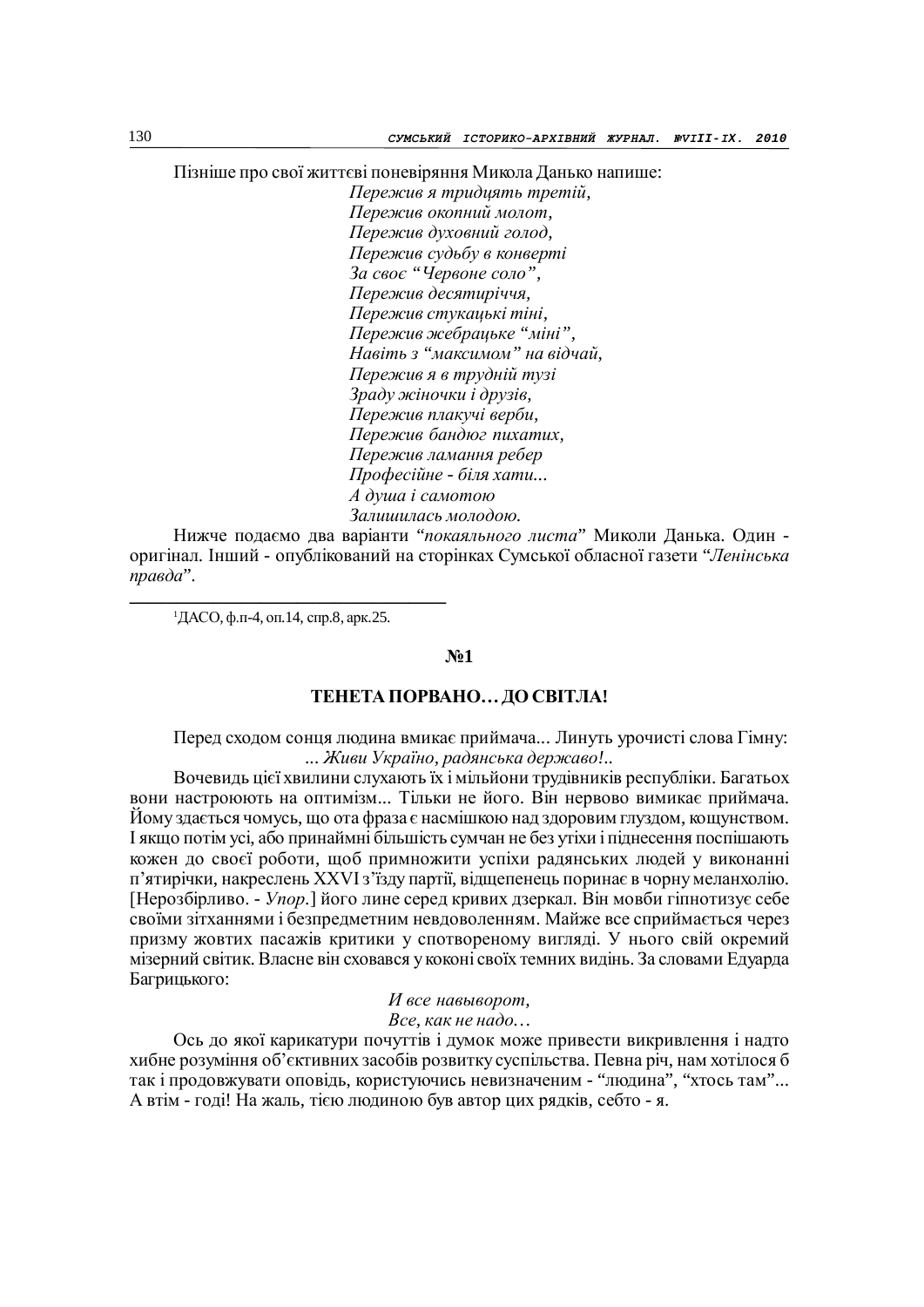Так, якраз мене спіткало неабияке лихо і завело в тенета ворожої радянському ладові ідеології. Це було схоже на те, ніби сам тчеш павутину і сам же в ній, похмуро борсаючись, все дужче заплугуєшся. Щоб залишатися невігласом, чужої допомоги не потрібно ж! Моє серце було закрите для надії. Я полюбляв опанувати ночами невідповідними фразами, як "домінуюча", "панівна" і "підрядна" нація... Гіперболізована критика у моїх віршах, як опублікованих, так і не друкованих, деяких недоліків життя, зокрема випадків бюрократії і міщанства, теж базувалася на нерадянській платформі. Вона випливала з позицій, м'яко кажучи, крайнього патріотизму. Та інакшей не могло бути. Хто сказав "а", мусить сказати також "б". Хто вскочив не в той кур'єрський поїзд, не так хутко вискочить. Він підвладний, крім усього іншого, законові інерції. А інерція засмоктує в болото сумнівів...

Критично оглядаючи недалеке минуле, далебі, я сам дивуюся: як же сталося?.. Буржуазний націоналіст? Хіба не смішно? Хіба за мною, як за вольтерівським бароном Тундер-тен-Транком нараховується сімдесят два покоління предків? Дурниця! Мій батько, Михайло Андрійович, був колгоспним ковалем. Мати, Олена Пилипівна, жницею на колективному полі. Дідусь - славний на весь Славгород грубником...

Ащо далі, углиб? Жахливе кріпацтво. Безіменність! Ми - у священному понятті "народ". Тільки Жовтень, тільки Радянська влада моїм родичам, як і мільйонам трудових українців, розбила страдницькі пута на руках і ногах, вивела на стежину більш щасливої долі. Під час громадянської війни на Україні батько воював у Червоній Гвардії. Громив денікінців і махновців. Наприкінці 20-х років став одним з перших ентузіастів колективізації, тоді ж закінчив курси тракториста і розорював каїнові межі. Він каламутний ручай ніколи не сплутував із світлою рікою нового життя. Він загинув на Курській дузі, зі зброєю в руках обстоюючи здобутки Жовтня у боротьбі проти гітлерівських окупантів... А я сам?.. Семирічка... Війна... Евакуація углиб Росії. Патріотичні почуття приводять мене до комсомольського ешелону, що відходить із Суджі на відбудову Сталінграда. Через кілька місяців, бувши закликаним до армії, я вже на Дунаї, під мурами Будапешта з "ербушкою" (як ми ласкаво називали полкову радіостанцію) та карабіном за плечима... Суворі випробування поблизу озера Балатон. Потім - Відень, потім - Чехословацька Нітра ... Разом зі мною, як із другом друг, як із братом брат, знаходилися щирі душевні росіяни і білоруси, запальні вогнеокі побратими з Кавказу і удмурти, євреї і чуваші...

За яку ж правду я тоді змагався? Звичайного радянського патріотизму мені, здається, ніколи не бракувало. Мої переконання були твердими і безкомпромісними... Хоч діло давнє, але ж якраз через оту беззастережність надто часто відчував на собі холодні погляди деяких заблукалих людей, коли працював бурильником на заводі поблизу Львова, коли навчався в університеті...

Була б не зовсім точною і вичерпною відповідь, якби я написав, що прослуховування всіляких пересилань зарубіжних ворожих радіостанцій, або твори Грушевського чи Аркаса спричинилися безпосередньо до викривлення мого світогляду. Справді - бо, важливо не стільки те, з ким їси, як те, що їси. Багато шляхів веде до помилки... Можна дивитися і не бачити, слухати і не чути... Як твердять біологи, алергенами можуть стати навіть пшениця, навіть жито і кукурудза... Це я в переносному розумінні. Словом, жодні міркування не спроможні показати людині стежку, котру вона не хоче бачити, як сказав колись Р. Роллан. Не усвідомлюючи першої помилки, припускатися другої, третьої...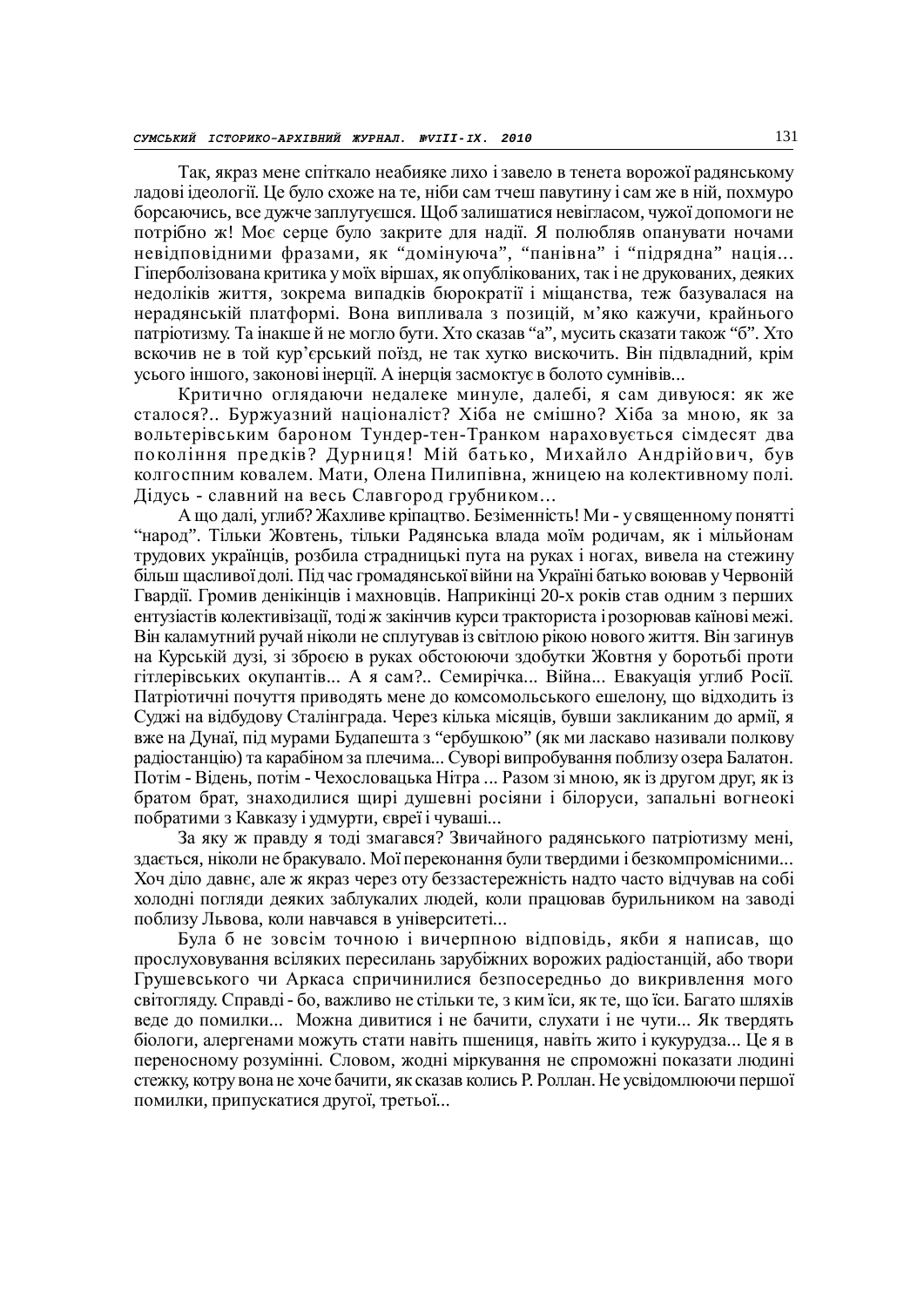Я далекий від лицемірного самоприниження, як і від посипання собі голови попелом ... А все ж... Приховуючи свої помилки, кращим не станеш. Вже в моїй другій збірці поезій "Червоне соло" було чимало плутаного і фальшиво однобокого. Насамперед, що стосується рідної мови. Деякі рядки, не без націоналістичного трунку, за що цілком справедливо був критикований...

Кохатися в рідній мові - річ природна.

- Если завтра мой язык исчезнет, я готов сегодня умереть, - так, здається, сказав Р. Гамзатов. У російській літературі від Ломоносова і Тредьяковського до Твардовського і Лихоносова - хто з них не чарувався мовою питомого народу, мовою предків і сучасників?

Тим часом нечіткість моїх ідейних позицій і нігілізм, хибно усвідомлена критика партією культу особи і втрата класового чуття скерували мене, по суті, у ворожий табір. Поступово я почав загострено-хворобливо сприймати об'єктивний процес розвитку мов у нашій країні. Олна неправла поролила іншу. Так у нашому прекрасному сьогоденні, у громадському житті я бачив в Ахіллеса тільки п'яту. Будь-яка кривизна прямої лінії сприймалася мною, як відступ від священних заповітів революції. Коротше: я ладен був спалити хату, аби зварити... пару яєць!

У своїх недолугих віршах, таких, наприклад, як "І проспівають треті півні", "Лжепророк", "Яка різниця - Лазар чи Мойсей", "Скрізь перші ми..." та інших, я заплугався у хащах схоластики і риторики, псевдопафосу і явних наклепів на радянську дійсність. Тож, либонь, кожному школяреві відомо, що революційний лад підніс мій народ до сяючих верховин, що основні завдання у розквіті економіки і культури нашої республіки були визначені великим Леніним ще у проекті резолюції ЦК РКП (б) про радянську владу на Україні. У цьому ж історичному документі членам партії ставилось в обов'язок всіма засобами сприяти усуненню всіх перешкод для вільного розвитку української мови і культури. Партія і Уряд послідовно здійснювали, перетворювали в життя накреслення Ілліча. Радянський лад створив воїстину необмежені можливості для розквіту соціалістичної національної культури, виявлення народних талантів, відкрив усім без винятку широку браму до культури, до знань. Тепер моя Україна, моя республіка може похвалитися суцільною грамотністю, високорозвиненою наукою і культурою. До речі, на землі Тараса сьогодні понад 175 тис. наукових працівників і 4,5 мільйона спеціалістів з вищою і середньою освітою. Це більше, ніж у кількох провідних європейських державах, разом узятих! Кому ж у кого потрібно вчитися? Нехай промовляють названі цифри!

Прикро мені, що я, незрідка показуючи, так би мовити, хліб, тримав камінь, що я силкувався збирати виноград з терновника. Досить! Струсимо порох з ніг своїх. Назавжди. Ще один подовжений видих, аби евакуювати затхле повітря буржуазної пропаганди з усіх дихальних шляхів...

Шоправда, ти, читачу, можеш закинути на це: шляхетний граф ручається за себе, але хто поручиться за шляхетного графа? Запитання природне. Що ж, тут я вважаю за доцільне нагадати хіба що одне: якщо більшість моїх віршів, попри їх сумнівну художню вартість, мала сповідницький характер, то ці рядки - тим більше, головне, що у мене зараз подушка під головою не кругиться, тобто сумління чисте. Бути Остапом чи Андрієм Тараса Бульби? Усі, сто разні, не нам носити підземними лабіринтами рідний хліб ворогові! На якому боці барикад? Тільки там, де радянський народ! Розуму завжди більше в колективі. Ми спроможні перевірити в собі гостроту чуття на головне - чим народ живе сьогодні, які його прагнення і мрії. В дружбі -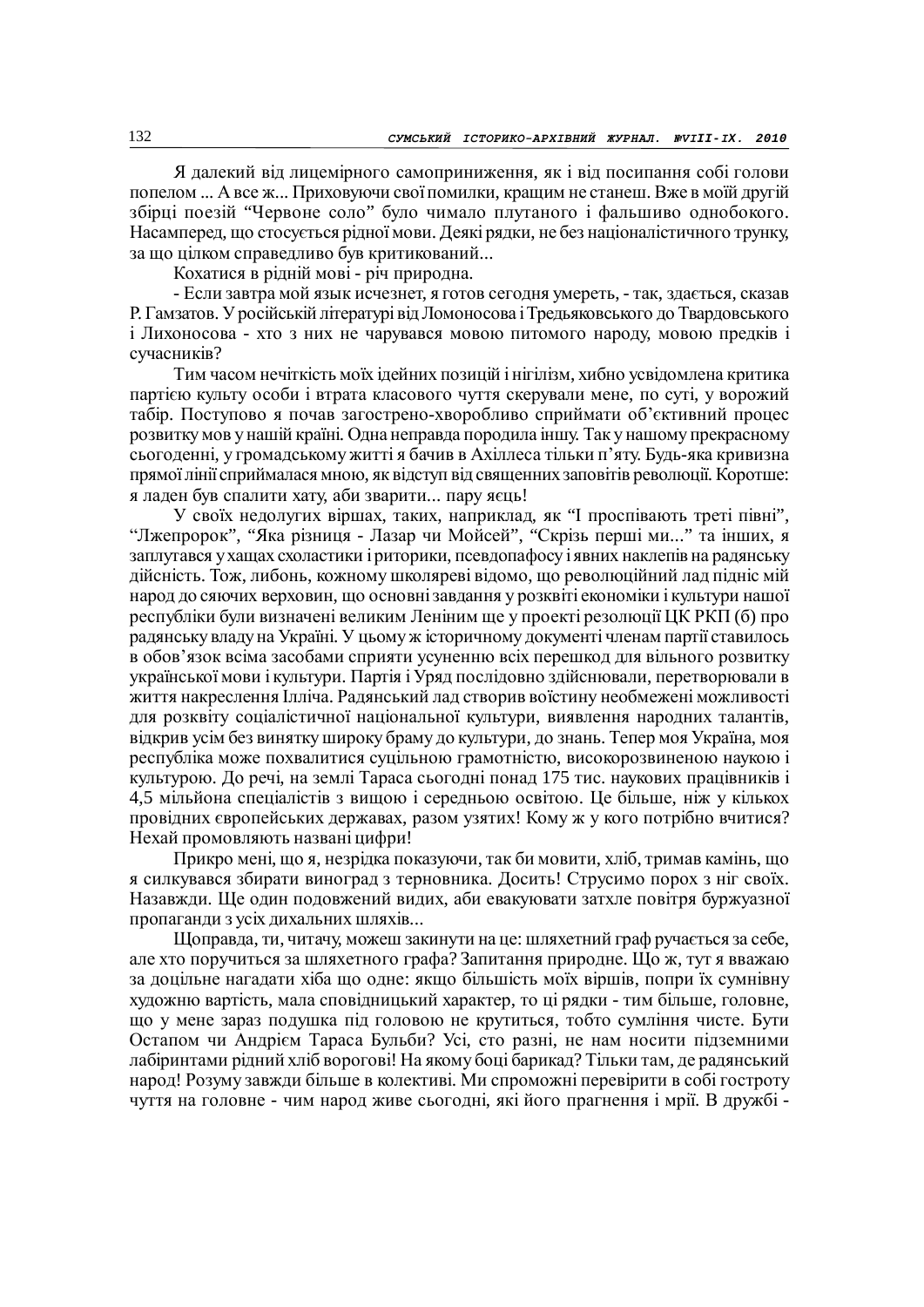правда, істина у боротьбі за наступну щаблинку, за круту сходинку до всенародного щастя. Віднині слід підкорити свій хист, свої здібності (тішу себе думкою, що вони є!), свої мрії лише Батьківщині, лише рідному народові. Та не порадуєм ворога і не засмутимо друга мильними бульбашками критиканства і дисидентства! Хіба ж не зрозуміло, що нігілізм сипле сіль у розчин цементу, того морального цементу, що становить основу великої комуністичної справи? Недарма ж силкується скористатися ним антирадянська пропаганда за рубежем, а також усі ті, хто спускає імперіалістичного човна і натинає вітрила провокацій на хвилях "холодної війни". Чорні лицарі, вилупки неофашизму, пнуть язиком злизати... гору! Але минув час, коли, за висловом Анрі Барбюса, капіталізм підперезував своє черево екватором. Світ рухається по ленінській орбіті. Погляди прогресивного людства звернугі до Країни Рад.

Ю. В. Андропов, у відомій промові "Ленінізм осяває нам шлях" (1964 р., квітень) добре сказав: "Боротьба двох ліній, двох історичних тенденцій - лінії соціального прогресу, миру, творення і лінії реакції, гноблення і війни - неухильно веде до того, що на історичній арені соціалізм відвойовує у старого світу одну позицію за одною. Престиж капіталізму, капіталістичного шляху розвитку все більше падає".

Проте названа обставина не заважає ворогам миру удосконалювати технологію дезінформації і наклепів, продукування півправд і замовчування невигідних їм фактів. Ті, що знаходяться у вищих ешелонах влади, антирадянщину і антикомунізм перетворюють у знаряддя боротьби проти національно-визвольних рухів, зокрема ж імперіалістичні кола США вдаються до неоголошеної війни проти демократичного Афганістану, під'юлжують і шелю пілтримують ізраїльських агресорів на різні злочини проти миролюбних арабських народів. Вони не тільки дарують окупантам найгрізнішу зброю, не тільки наповнюють їхні капшуки золотом, а ще й удаються до так званого "інформаційного імперіалізму". Ескалація всілякої брехні під грифом апології капіталізму! Цей модерний радіоконвейєр не знає перебоїв! Спочатку - слівце, потім - сильце, капкан. Але в цьому разі ми, радянські люди додержуємось відомої приповідки: побачене - краще сказаного. А те, що спостерігаємо на кожному кроці розквіт добробуту і культури - надихає нас класовим оптимізмом і незглибною вірою уще світліше прийдешнє.

м. Суми и поставляет с тема Микола Данько

ДАСО. - Ф.Р-7680. - Оп.1. - Спр.12. - Арк.29-43. Оригінал. Рукопис.

#### *N***<sub>2</sub>**

# **Микола Ланько** ПРОЗРІННЯ ПЕРЕД БЕЗОДНЕЮ

Шановний товаришу редакторе! Прошу надрукувати мого листа у Вашій газеті. Це сповідь людини, котра щиро визнає свої помилки в минулому і суворо, з усією принциповістю засуджує їх. Нехай вона засвідчує, що автор ніколи знову не збочить на слизьку стежку, прагнутиме приносити тільки користь своїй соціалістичній Вітчизні, радянському народові.

...Сто стежин веде до помилки, та лише одна до істини, - говорить народна мудрість. На жаль, я усвідомив її надто пізно. Слідство, яке велося в моїй справі по звинуваченню в антисуспільній діяльності, на багато що відкрило мені очі...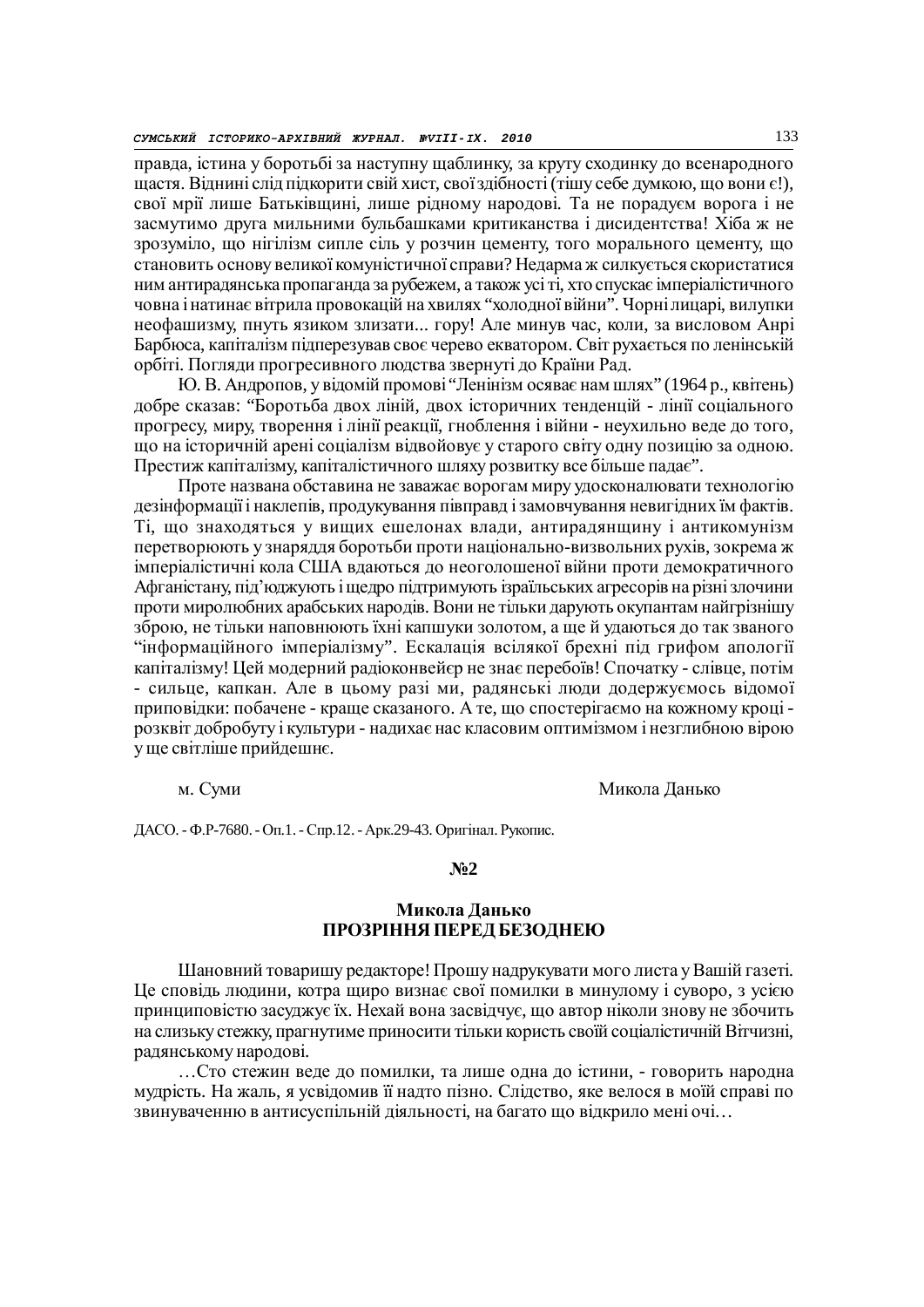Народився я за Радянської влади... Мій батько був колгоспним ковалем... Тільки Жовтень дав йому, моїм родичам, як і мільйонам трудових людей, справді нову, шасливу лолю.

Життя моє складалося так само, як і в тисяч моїх ровесників. Як солдатфронтовик, пройшов суворими дорогами Вітчизняної війни. Пліч-о-пліч з росіянами, білорусами, грузинами, казахами, вірменами... Мої переконання тоді були твердими і непохитними

Як же сталося, що ледве не опинився на лаві підсудних?

Вочевидь усе почалося тоді, коли я був студентом Львівського державного університету. "Друзі" підсовували мені твори М. Грушевського, М. Костомарова, М. Хвильового, журнали українських буржуазних націоналістів. І я захопився ними.

Спочатку здорове чуття все ж брало гору. У розмовах з товаришами я не раз називав тоді націоналістичні писання антинародними, буржуазних істориків тенденційними. Злегка висміював захоплення інших козацькою романтикою, мазепинщиною, виговщиною і петлюрівщиною. Проте, коли виникало щось на взірець диспутів, я розгублювався, не відстоював історичну правду, втрачав почуття класовості, і, по суті, ставав на шлях угодовства з нашим ідейним ворогом. Саме така позиція привела до того, що, переїхавши пізніше, 1958 року до Сум, під впливом особистих життєвих невдач почав хибно переосмислювати дещо перечитане раніше. Колись критиковане мною мовби обернулося до мене іншим боком, заперечуване і начебто вбите у душі навіки - потроху гальванізувалося. У моїй другій збірці поезій "Червоне соло" (1967 р.) з'явилося чимало плутаного і туманного. У рялі віршів я свідомо вдався до спотворення радянської дійсності, ставав на позиції українських буржуазних націоналістів.

Цдейна нестійкість, втрата класового чуття затягнула мене, по суті, у ворожий табір. Так, поступово почав загострено, хворобливо сприймати об'єктивні процеси розвитку мов у нашій країні, а в прекрасному сьогоденні, у суспільному житті помічав здебільшого темні плями.

У викривленні мого світогляду сумну роль відіграло також прослуховування ворожих зарубіжних радіостанцій "Свобода", "Вільна Європа", "Німецька хвиля"... Виловлену на каламутній хвилі антирадянщину, облудну брехню я часто сприймав як незаперечну істину.

Так крок за кроком мене засмоктувало болото. Слизька стежка поступово вела до безодні.

Саме на цей час припадають судові процеси над деякими націоналістично і антирадянськи настроєними особами, які, потрапивши на гачок буржуазної пропаганди, стали на ворожий радянському ладові шлях. З-поміж них я знав Михайла Осадчого, котрий двічі судився за націоналістичну діяльність.

Потойбічні радіостанції, захлинаючись, вихваляли їхні антирадянські опуси. Певна річ, наша преса давала їм гідну відсіч, однак моя упередженість заважала мені зробити правильні висновки, збагнути, що мені з ними не по дорозі.

Незважаючи на мої творчі хиби, негідну поведінку, громадськість не відвернулася від мене. Мені надали хорошу роботу, квартиру. Але я ніскільки не дорожив цим. Прогулював, порушував дисципліну, зловживав алкоголем. Коли ж мені пред'являли справедливі претензії, ставав у позу ображеного. У ці ганебні для себе часи я змінив кілька місць роботи, ніде подовгу не затримуючись. Життя - чудове і неповторне проходило мимо. Власне, я його й не помічав, виливав свою образу на всіх у своїх віршах, які тепер не можу згадувати без огиди і відрази.